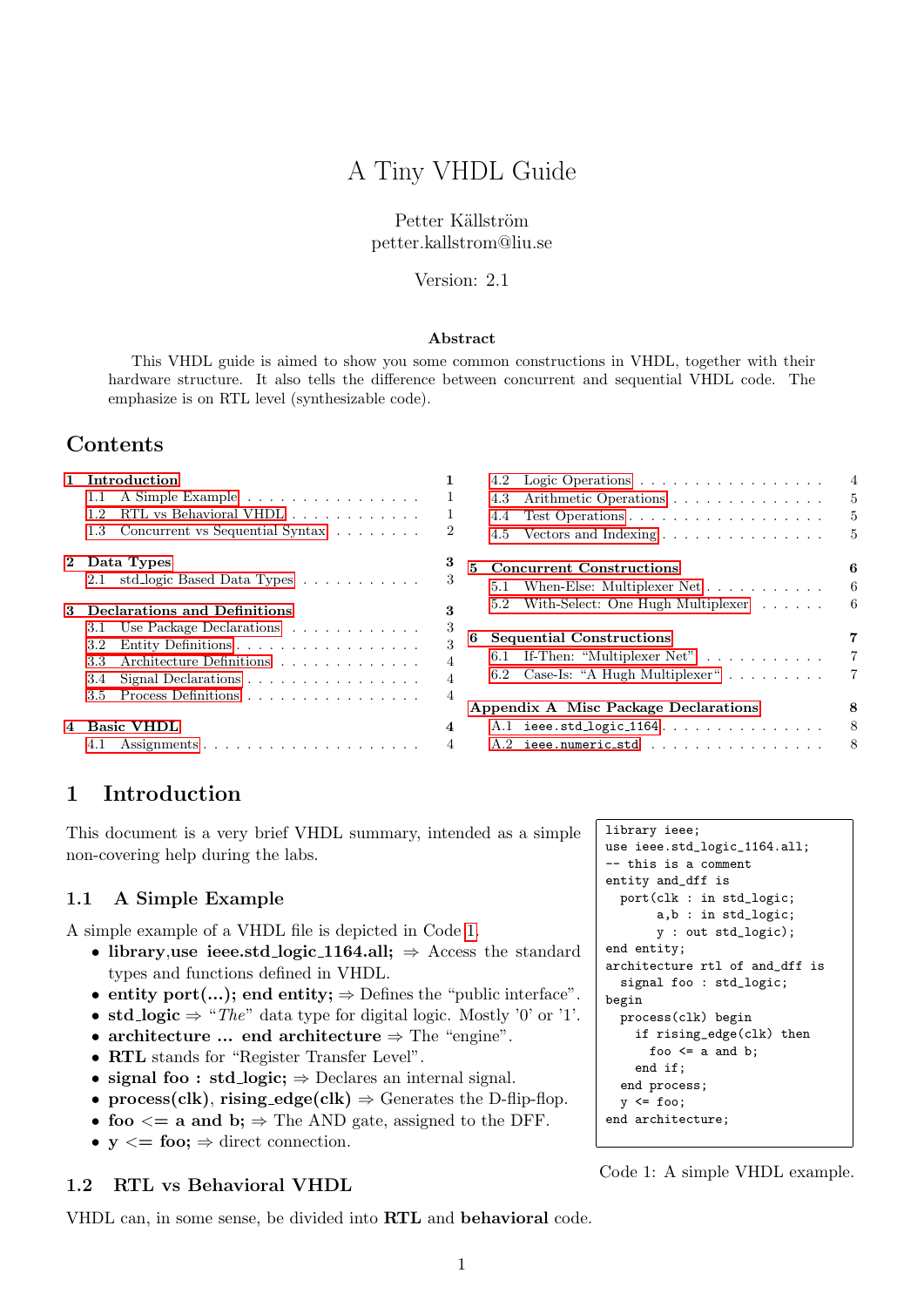### 1.2.1 RTL VHDL

RTL ("Register Transfer Level") code can be directly synthesized into hardware, in terms of gates, registers etc.

#### 1.2.2 Behavioral VHDL

Behavioral VHDL is used for simulation only. In addition to what can be described as RTL code, it can use much more complex constructions, e.g. file access.

#### <span id="page-1-0"></span>1.3 Concurrent vs Sequential Syntax

VHDL code can, in some sense, be divided into concurrent and sequential code.

By default, the code in the architecture is concurrent. Each statement corresponds to a hardware block. You can have processes, and within those, the code is sequential.

#### 1.3.1 Concurrent VHDL

Concurrent VHDL will always generate combinational logic.

<span id="page-1-1"></span>Code [2](#page-1-1) shows three ways of writing the logic net in (d). The intermediate signal  $x$  is not defined in (c).

| $ y \le x$ and c; $ x \le a$ or b; | $\overline{x}$ $\leq$ a or b; $\overline{y}$ $\leq$ x and c; $\overline{y}$ $\leq$ (a or b) and c; $\overline{a}$ $\geq$ $\frac{1}{2}$ |  |
|------------------------------------|----------------------------------------------------------------------------------------------------------------------------------------|--|
|                                    |                                                                                                                                        |  |

Code 2: Some examples of the same thing.

#### 1.3.2 Sequential VHDL

Use processes to generate registers, DFFs etc. The code in the process is understandable if you think it as a sequential execution, that starts on the clock edge, and where all assignments are updated when the "execution" is done. Versions (a) and (b) in Code [3](#page-1-2) gives the behavior depicted in (c).

<span id="page-1-2"></span>

| process(clk) begin<br>if rising_edge(clk) then<br>$x \le a$ or b; -- (1)<br>$y \le x$ and c; -- (2)<br>end if:<br>end process; | process(clk) begin<br>if rising_edge(clk) then<br>$y \le x$ and c; -- (2)<br>$x \le a$ or b; -- (1)<br>end if:<br>end process; |              |
|--------------------------------------------------------------------------------------------------------------------------------|--------------------------------------------------------------------------------------------------------------------------------|--------------|
| a                                                                                                                              |                                                                                                                                | $\mathbf{c}$ |

Code 3: Two ways of writing the same thing. Note that c is "AND:ed" with the *old* version of (a OR b).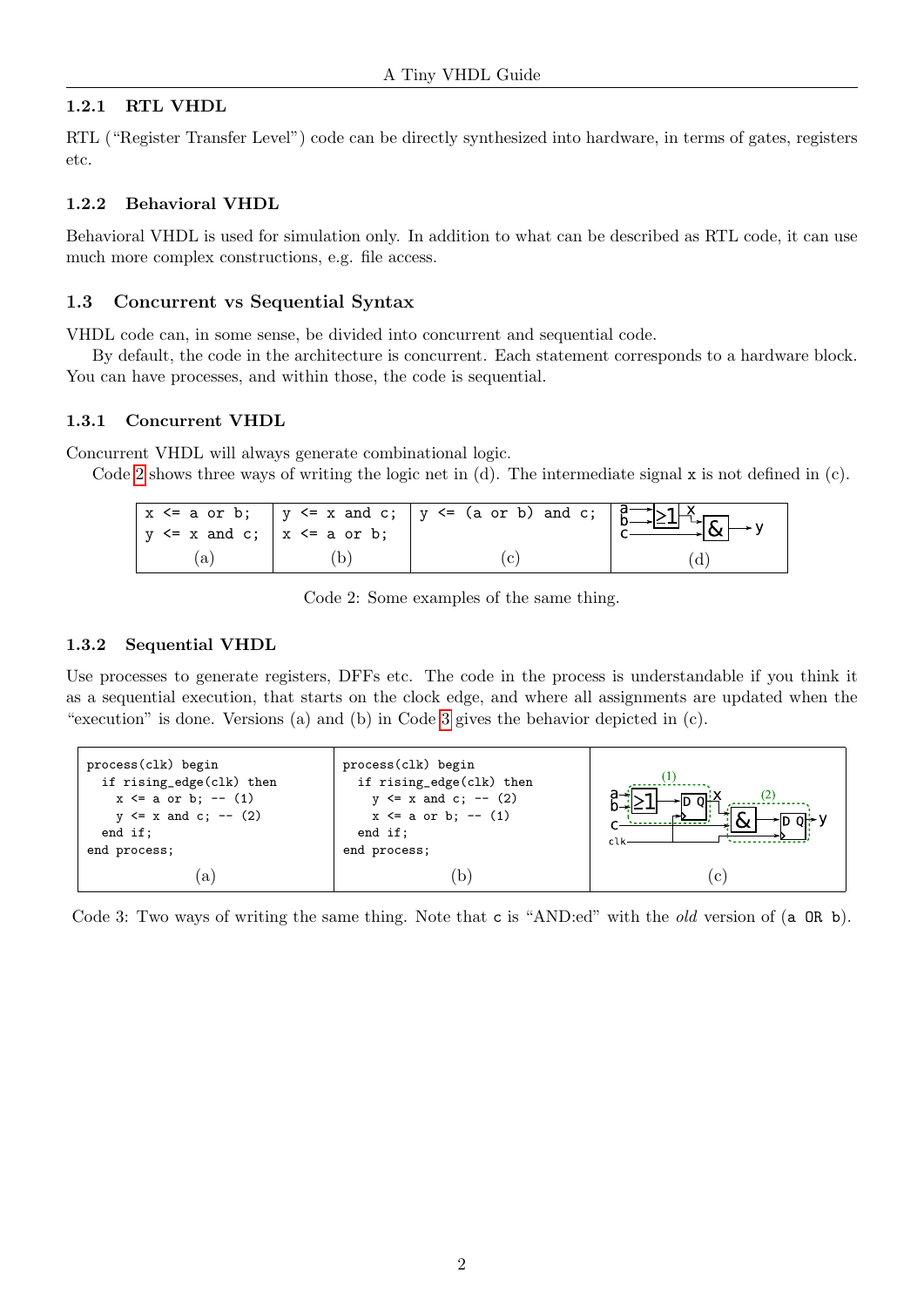## <span id="page-2-0"></span>2 Data Types

There are some data types in VHDL that is good to know about.

## <span id="page-2-1"></span>2.1 std logic Based Data Types

The package ieee.std logic 1164 contains the data type std logic, and a set of operations on this, and some derived data types from this, e.g., std\_logic\_vector.

### 2.1.1 std logic

The type std\_logic has binary values, as '0', '1' or '-' (don't care).

#### 2.1.2 std logic vector

A std logic vector is an array of std logic. It must have non-negative indices. The array spans from left to right, and the index can be increasing or decreasing, e.g. (0 to 2) or (5 downto 1).

Constants are given as "1001". Hexadecimal constants can be written as X"a3".

The packages ieee.std logic signed andieee.std logic unsigned contains arithmetic operations on those.

#### 2.1.3 signed, unsigned

The package ieee.numeric\_std declares the data types SIGNED and UNSIGNED, both have the same definition as std logic vector. They are treated as unsigned and two's complement signed number respectively.

## <span id="page-2-2"></span>3 Declarations and Definitions

#### <span id="page-2-3"></span>3.1 Use Package Declarations

Some examples:

- library ieee; Declares that we want to access the entire content defined by ieee.
- use ieee.std\_logic\_1164.all; We want simple access to all declarations in the package.
- use ieee.std logic unsigned.CONV INTEGER; Simplified access to CONV INTEGER.
- use ieee.std\_logic\_signed."+"; The "+" operator (e.g.  $a + b$ ).

Without the use command, you can access the "+" operator as ieee.std\_logic\_signed."+" $(a,b)$ instead of "a+b".

You can find a good list of the standard packages, and what they contains on the web page [\[1\]](#page-6-3), and in App [A.](#page-7-0)

## <span id="page-2-4"></span>3.2 Entity Definitions

The entity describes the module I/O pins. The definition usually looks like:

entity {ename} is port({plist}); end entity;

- {ename}  $\Rightarrow$  The name of the entity.
- ${\text{plist}} \Rightarrow A$  list of design "pins", on the form "a1,a2,...:  ${\text{dir}}$  typeA; b1,b2,...:  ${\text{dir}}$ typeB; ...".
- $\{dir\} \Rightarrow$  the direction of the pins. Typically in or out. You can read from (but not write to) an in pin. You can write to (but not read from) an out pin.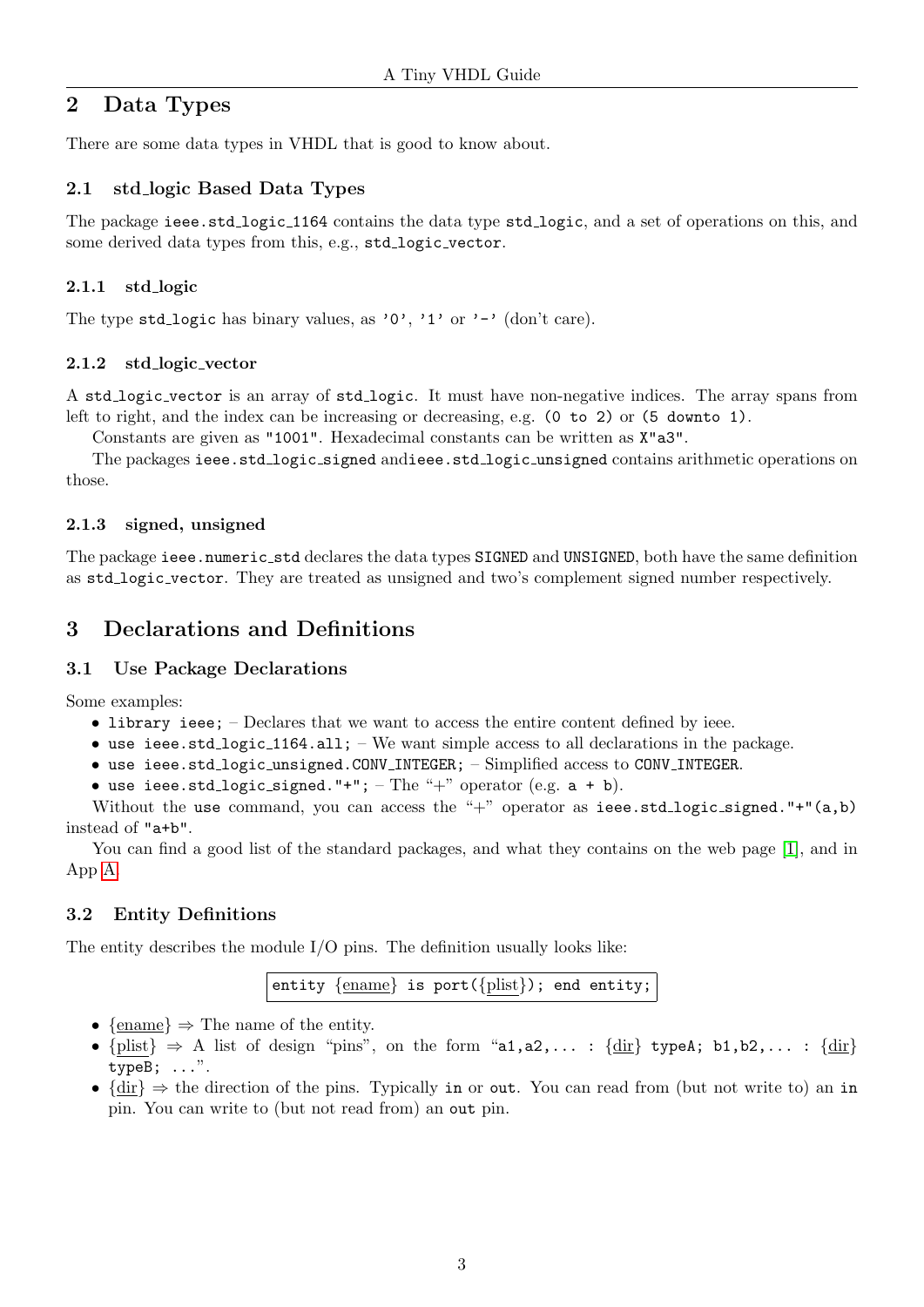### <span id="page-3-0"></span>3.3 Architecture Definitions

The architecture is like the engine. The syntax for the architecture definition is

architecture {aname} of {ename} is {declarations} begin {body} end architecture;

- {aname}  $\Rightarrow$  The name of the architecture, e.g., rtl.
- $\{\text{ename}\} \Rightarrow \text{The name of the entity it implements.}$
- ${declarations} \Rightarrow Declared defined in equations, aliases, constants, component etc. here.$
- $\{body\} \Rightarrow$  Here is the body of the architecture the logic definition.

### <span id="page-3-1"></span>3.4 Signal Declarations

<span id="page-3-6"></span>Signals are declared before the begin in the architecture. It can look like in Code [4.](#page-3-6)

```
architecture rtl of foo is
 signal sl1, sl2 : std_logic; -- two signals of type std_logic
 signal sl3 : std_logic := '0'; - initiates to '0'signal slv1 : std_logic_vector(7 downto 0); -- a byte.
 signal slv2 : std\_logic\_vector(11 downto 0) := X''3ff''; -- initial value = 1023.
begin
```
Code 4: Examples of signal declaration.

### <span id="page-3-2"></span>3.5 Process Definitions

A process is placed in the concurrent code, and contains sequential code.

{pname} : process({sensitivity list}) begin {body} end process;

- {pname} :  $\Rightarrow$  An optional name of the process.
- {sensitivity list}  $\Rightarrow$  A list of signals that should "trig the process to start". Most often just (clk), or (clk,reset).
- {body}  $\Rightarrow$  The sequential code.

## <span id="page-3-3"></span>4 Basic VHDL

What is stated here holds in both concurrent and sequential VHDL.

## <span id="page-3-4"></span>4.1 Assignments

The " $\leq$ " operator is used to assign signals.

## <span id="page-3-5"></span>4.2 Logic Operations

Those operations works typically on std\_logic, and element wise on std\_logic\_vector.

- not
- and, nand
- or, nor
- xor, xnor

Example of a multiplexer implemented with logic gates:

res  $\leq$  (a0 and not s) or (a1 and s);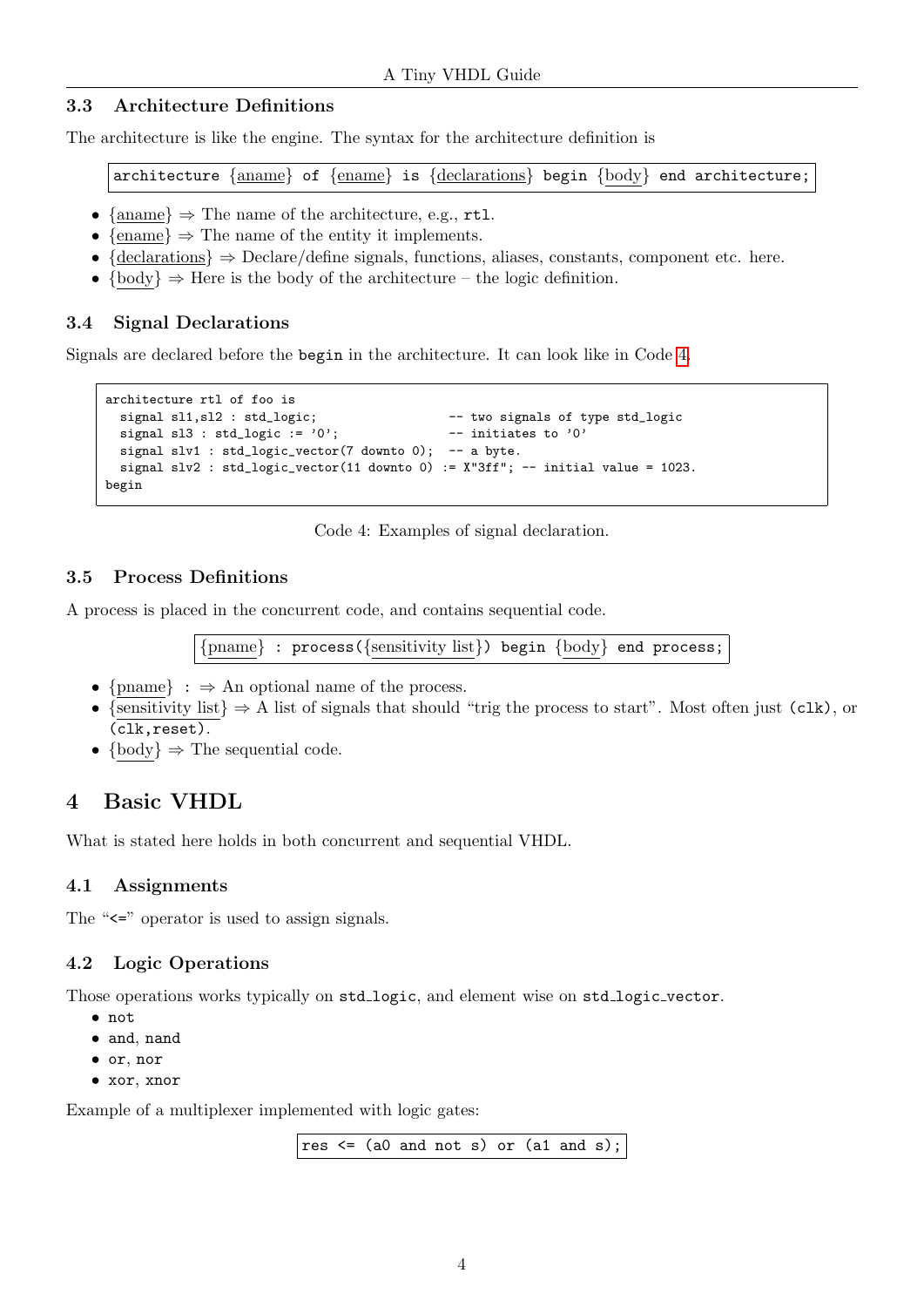#### <span id="page-4-0"></span>4.3 Arithmetic Operations

You can use arithmetic operations like  $a+b$ ,  $a-b$ ,  $-a$  or  $a*b$ .

Those operations works on numerical data types, like std\_logic\_vector, signed or unsigned. When used on std\_logic\_vector, the functions are available in the packages ieee.std\_logic\_unsigned and ieee.std logic signed, that might behave differently (since, e.g. "1011" is −5 in a signed system, and +11 in an unsigned system).

## <span id="page-4-1"></span>4.4 Test Operations

Those operates on numerical data types. The operations returns the data type boolean, used by, e.g. if statements.

- $\bullet =$ ,  $\prime = \Rightarrow$  Equal or not equal. Those also works on std\_logic.
- $\leq, \leq \Rightarrow$  Less than (or equal).
- $\rightarrow$   $\rightarrow$  Greater than (or equal).

Note that the operator  $\leq$  is also an assignment operator.

## <span id="page-4-2"></span>4.5 Vectors and Indexing

VHDL have great support for vectors, e.g. std\_logic\_vector.

<span id="page-4-3"></span>We use the signals in Table [1](#page-4-3) to exemplify the operations.

| Signal   | Type                                | Content                |  |
|----------|-------------------------------------|------------------------|--|
| x,y      | std_logic                           | x, y, y                |  |
| an       | $std\_logic\_vector(n-1)$ downto 0) | $a_{n-1} \ldots a_0$ " |  |
| bn       | std_logic_vector( $n-1$ downto 0)   | $"b_{n-1} \ldots b_0"$ |  |
| Examples |                                     |                        |  |
| a4       | std_logic_vector(3 downto 0)        | " $a_3a_2a_1a_0$ "     |  |

Table 1: Declaration of signals used in examples.

#### 4.5.1 Vector Indexing

<span id="page-4-4"></span>Indexing is illustrated by the examples in Table [2.](#page-4-4)

| Expression                   | Result                               |
|------------------------------|--------------------------------------|
| a4(2)                        | $a_2$ , a std_logic                  |
| $a4(2$ downto 2)             | " $a_2$ ", a vector with one element |
| $a4(2$ downto 3)             | "", a vector with zero elements      |
| $a4(3$ downto 2)             | $"a_3a_2"$                           |
| $a5(3$ downto 2) $\le$ "10"; | a5 = $a_4 10a_1a_0$ "                |

Table 2: Examples of vector indexing.

#### 4.5.2 Vector concatenation

<span id="page-4-5"></span>The " $\&$ " operator is used to merge vectors, and works for both std\_logic and std\_logic\_vectors. The result is always a vector. Some examples are shown in Table [3](#page-4-5)

| <b>Expression</b>          | Result                                                                    |
|----------------------------|---------------------------------------------------------------------------|
| x & y;                     | "xy"                                                                      |
| a3 & b4                    | " $a_2a_1a_0b_3b_2b_1b_0$ "                                               |
| x & b3                     | " $xb_2b_1b_0$ "                                                          |
| $b5(0)$ & $b5(4$ downto 1) | " $b_0b_4b_3b_2b_1$ "                                                     |
| $a5 \leq (0' \& b4) + '1'$ | " $a_4a_3a_2a_1a_0$ ", where $a_{3,0} = b4+1$ , $a_4 = \text{carry out.}$ |

Table 3: Examples of vector concatenation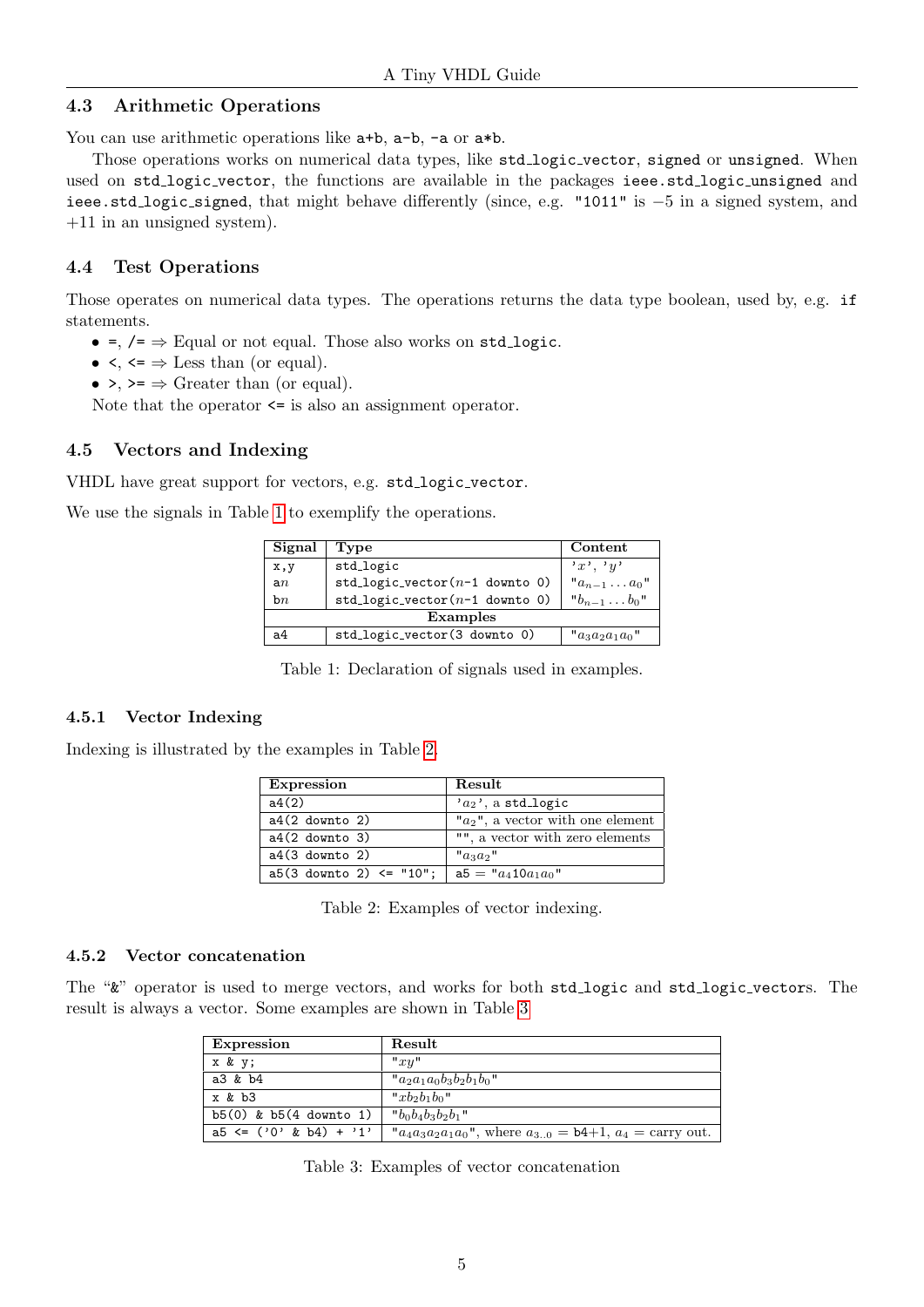### 4.5.3 Aggregation: The "(others=>'0')" Syntax

In assignments, you can fill the target signal with, e.g., zeros, by  $a5 \le (others=>0')$ ;

#### 4.5.4 Shifting

<span id="page-5-3"></span>The easiest way of shifting is to use a combination of aggregation and indexing, as in Table [4.](#page-5-3)

| Example                               | Result                                      | Operation                             |
|---------------------------------------|---------------------------------------------|---------------------------------------|
| $x & b5(4$ downto 1);                 | " $xb_4b_3b_2b_1$ "                         | shift in x from left (right shift).   |
| $b5(3$ downto 0) & x;                 | " $b_3b_2b_1b_0x$ "                         | shift in x from right (left shift).   |
| $a5 \leq b5(4)$ & $b5(4$ downto 1);   | $a5 = "b_4b_4b_3b_2b_1"$                    | arithmetic shift right.               |
| $b5(3$ downto 0) <= $b5(4$ downto 1); | b5 = $\mathsf{b}_{4}b_{4}b_{3}b_{2}b_{1}$ " | arithmetic shift right <sup>1</sup> . |

<sup>1</sup> This should be performed in a process, or  $b_0 = b_1 = b_2 = b_3 = b_4$ , e.g. just a wire with five names.

Table 4: Shift operators for the bit\_vector data type.

## <span id="page-5-0"></span>5 Concurrent Constructions

Concurrent VHDL statements are "executed" continuously, and corresponds to combinational logic.

## <span id="page-5-1"></span>5.1 When-Else: Multiplexer Net

The syntax for the when else assignment is

 ${res} \leftarrow {\text{val1}}$  when  ${\text{cond1}}$  else  ${\text{val2}}$  when  ${\text{cond2}}$  else ... else  ${\text{valN}}$ ;

<span id="page-5-4"></span>If  $\{\text{cond1}\}\$ is true, then  $\{\text{res}\}\$ is assigned the value  $\{\text{vall}\}\$ . Otherwise  $\{\text{cond2}\}\$ is tested, and so on. If no  $\{\underline{\text{cond}} n\}$  is true,  $\{\underline{\text{val}} N\}$  is used. See example in Code [5.](#page-5-4)



Code 5: When-else: A multiplexer net, in VHDL and as a schematic (before and after optimization).

## <span id="page-5-2"></span>5.2 With-Select: One Hugh Multiplexer

The syntax for the With-Select statement is

with  $\{expr\}$  select  $\{res\} \leq \{vall\}$  when  $\{choice1\}$ ,  $\{val2\}$  when  $\{choice2\}$ , ...  $\{valN\}$  when others;

- If  $\{ \text{expr} \} = \{ \text{choice1} \}$ , then  $\{ \text{res} \}$  is assigned the value  $\{ \text{val1} \}$ .
- Otherwise  $\{ \exp \} = \{ \underline{\text{choice2}} \}$  is tested, and so on.
- If  $\{\exp\} \neq {\text{choice } n}, n = 1, 2, \ldots, (N 1), \text{ then } {\text{val } N} \text{ is used.}$



Code 6: With-select: One big multiplexer, in VHDL and as a schematic.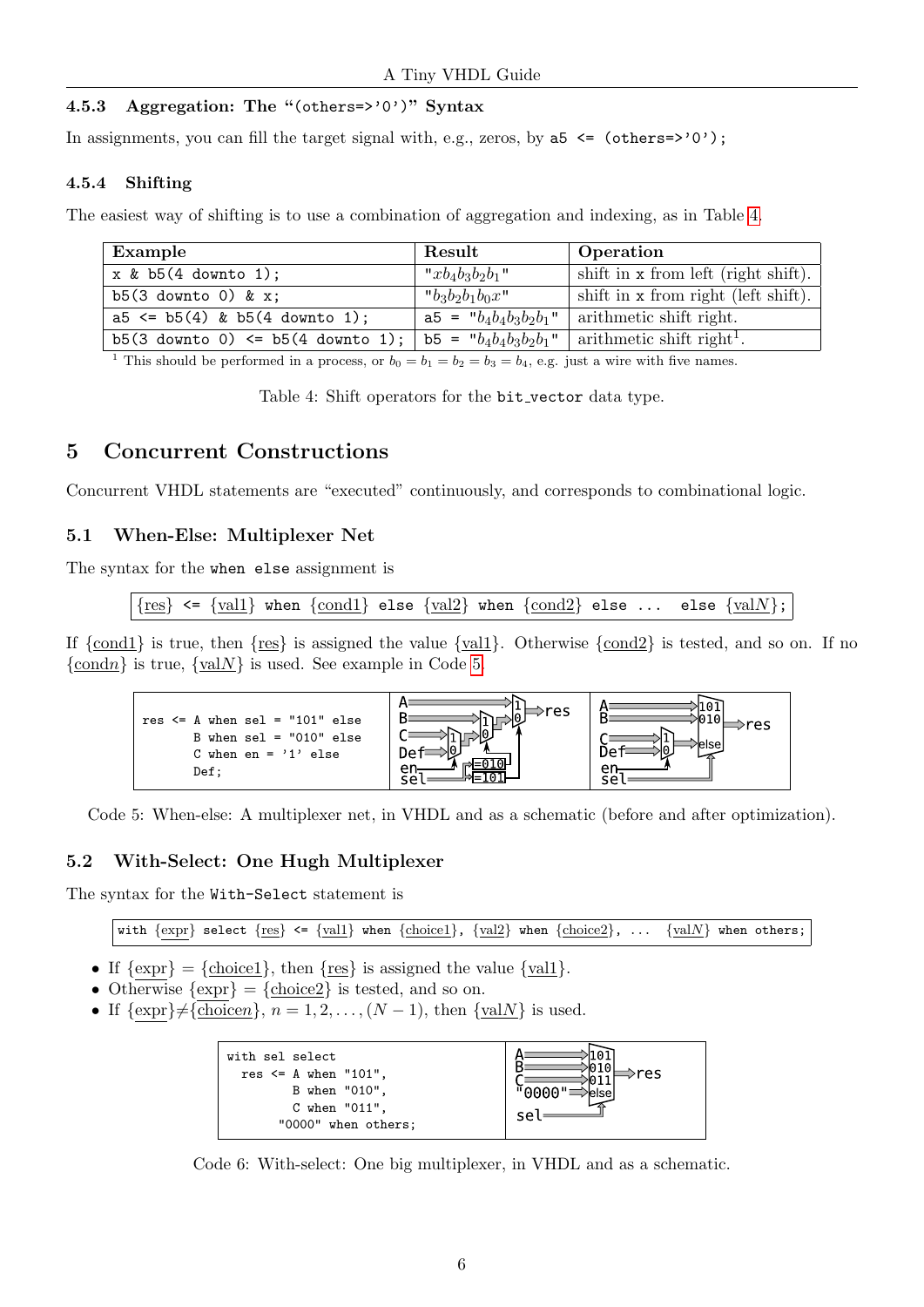## <span id="page-6-0"></span>6 Sequential Constructions

In sequential VHDL, the signal assignments are made to the input of DFFs/regs. If a signal is not assigned during a clock cycle, it will keep it's value (by pulling the en signal to the DFF/reg low).

## <span id="page-6-1"></span>6.1 If-Then: "Multiplexer Net"

The if statement works like in any programming language. The syntax is:

if  $\{\text{cond1}\}\$  then  $\{\text{stats1}\}\$ elsif  $\{\text{cond2}\}\$ then  $\{\text{stats2}\}\$ elsif ...else  $\{\text{statsN}\}\$ end if;

- {condn},  $n = 1, 2, ..., N \Rightarrow$  Conditions of type boolean.
- {statsn},  $n = 1, 2, ..., (N 1)$   $\Rightarrow$  Statements that should be "executed".
- elsif  $\dots$  then  $\Rightarrow$  Optional.
- else ⇒ Optional.



Code 7: An if-then statement, and it corresponding net.

#### <span id="page-6-2"></span>6.2 Case-Is: "A Hugh Multiplexer"

The case-is construction have the syntax:

case  $\{expr\}$  is when  $\{choice1\}$  =>  $\{stat1\}$  when  $\{choice2\}$  => ... when others =>  $\{statsN\}$  end case;

- $\{\text{expr}\}\Rightarrow$  Signal or expression to test against.
- ${\overline{\{\text{choice} n\}}}$ ,  $n = 1, 2, ..., (N 1) \Rightarrow$  Constant values to compare with  ${\text{expr}}$ .
- { ${\text{stats } n}$ },  $n = 1, 2, ..., N \Rightarrow$  Statements to execute.



Code 8: A case-is statement, with corresponding net.

## References

<span id="page-6-3"></span>[1] <http://www.csee.umbc.edu/portal/help/VHDL/stdpkg.html>